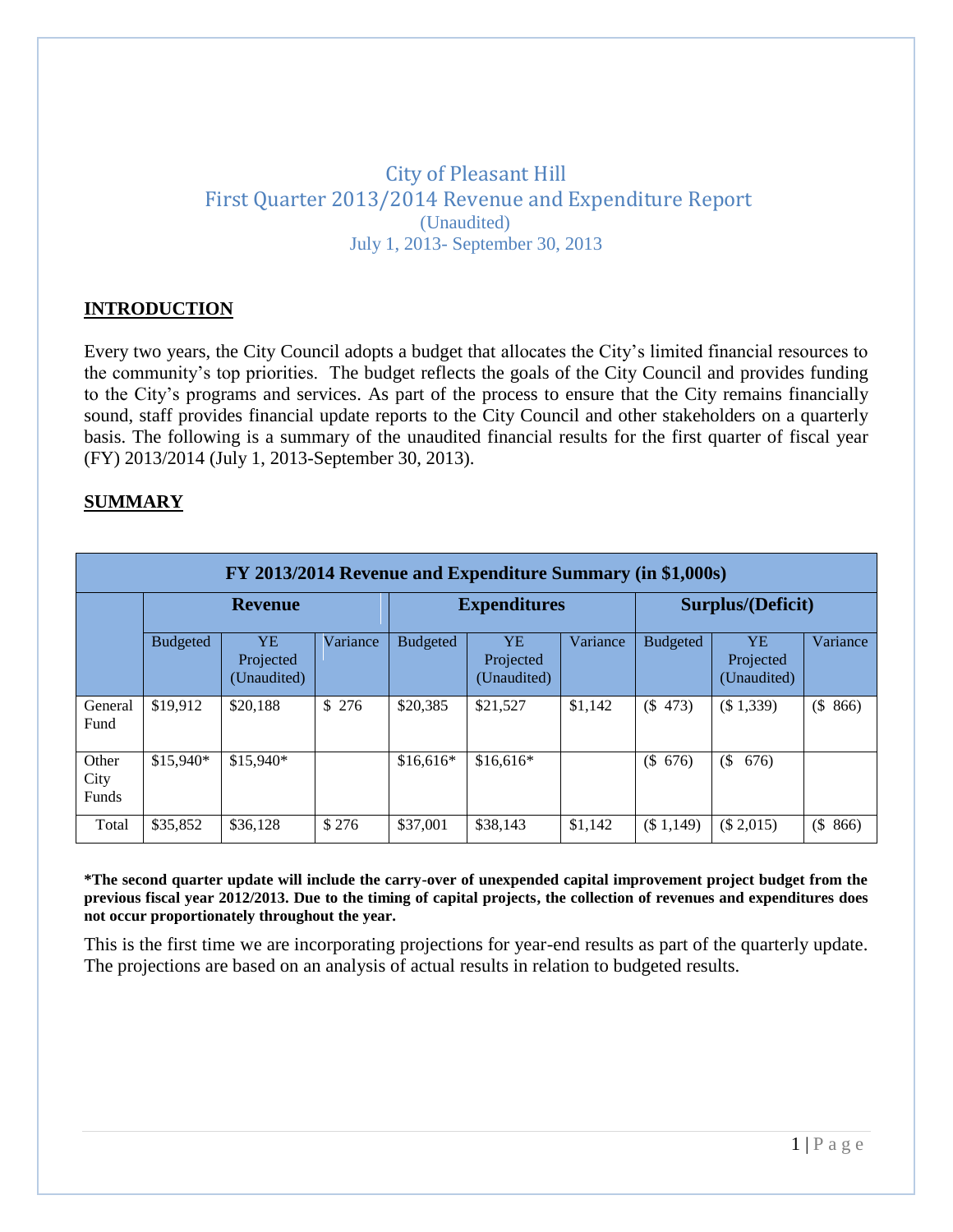## **GENERAL FUND REVENUES**

The total budgeted General Fund revenues for fiscal year 2013/2014 were \$19.9 million. As of the close of the first quarter, the City is projecting that General Fund revenue will exceed FY 2013/2014 budget by \$276,000 or 1.4%. Actual first quarter revenues are 10.7% of the total revenue budgeted for fiscal year 2013/2014.

The following tables provide a summary of General Fund revenue by category.

| FY 2013/2014<br><b>General Fund Revenues (in</b><br>\$1,000s) | <b>Adopted</b><br><b>Budget</b><br>FY 13/14 | <b>Actual</b> as of<br><b>September</b><br>30, 2013 | Projected<br><b>Revenue</b><br>FY 13/14 | $\frac{6}{6}$<br>Projected<br><b>Revenue</b> | % Budget<br><b>Received</b> |
|---------------------------------------------------------------|---------------------------------------------|-----------------------------------------------------|-----------------------------------------|----------------------------------------------|-----------------------------|
| Sales Tax                                                     | \$7,415                                     | \$978                                               | \$7,415                                 | 13.2%                                        | 13.2%                       |
| Property Tax                                                  | 2,267                                       |                                                     | 2,267                                   |                                              |                             |
| Property Tax, In Lieu of VLF                                  | 2,421                                       |                                                     | 2,421                                   |                                              | $\overline{\phantom{0}}$    |
| <b>Other Taxes</b>                                            | 3,953                                       | 537                                                 | 4,203                                   | 12.8%                                        | 13.6%                       |
| Other:                                                        |                                             |                                                     |                                         |                                              |                             |
| <b>Licenses and Permits</b>                                   | 2,697                                       | 244                                                 | 2,844                                   | 8.6%                                         | 9.0%                        |
| Transfer                                                      | 100                                         | 100                                                 | 100                                     | 100.0%                                       | 100.0%                      |
| <b>Charges for Services</b>                                   | 579                                         | 215                                                 | 556                                     | 38.7%                                        | 37.1%                       |
| <b>Other Revenue</b>                                          | 176                                         | 13                                                  | 176                                     | 7.4%                                         | 7.4%                        |
| Use of Money and Property                                     | 178                                         | 8                                                   | 56                                      | 14.3%                                        | 4.5%                        |
| <b>Fines and Forfeitures</b>                                  | 76                                          | 8                                                   | 76                                      | 10.5%                                        | 10.5%                       |
| Intergovernmental                                             | 47                                          | 34                                                  | 71                                      | 47.9%                                        | 72.3%                       |
| Rental                                                        | 3                                           |                                                     | 3                                       |                                              | $\qquad \qquad$             |
| <b>Total Revenues</b>                                         | \$19,912                                    | \$2,137                                             | \$20,188                                | 10.6%                                        | 10.7%                       |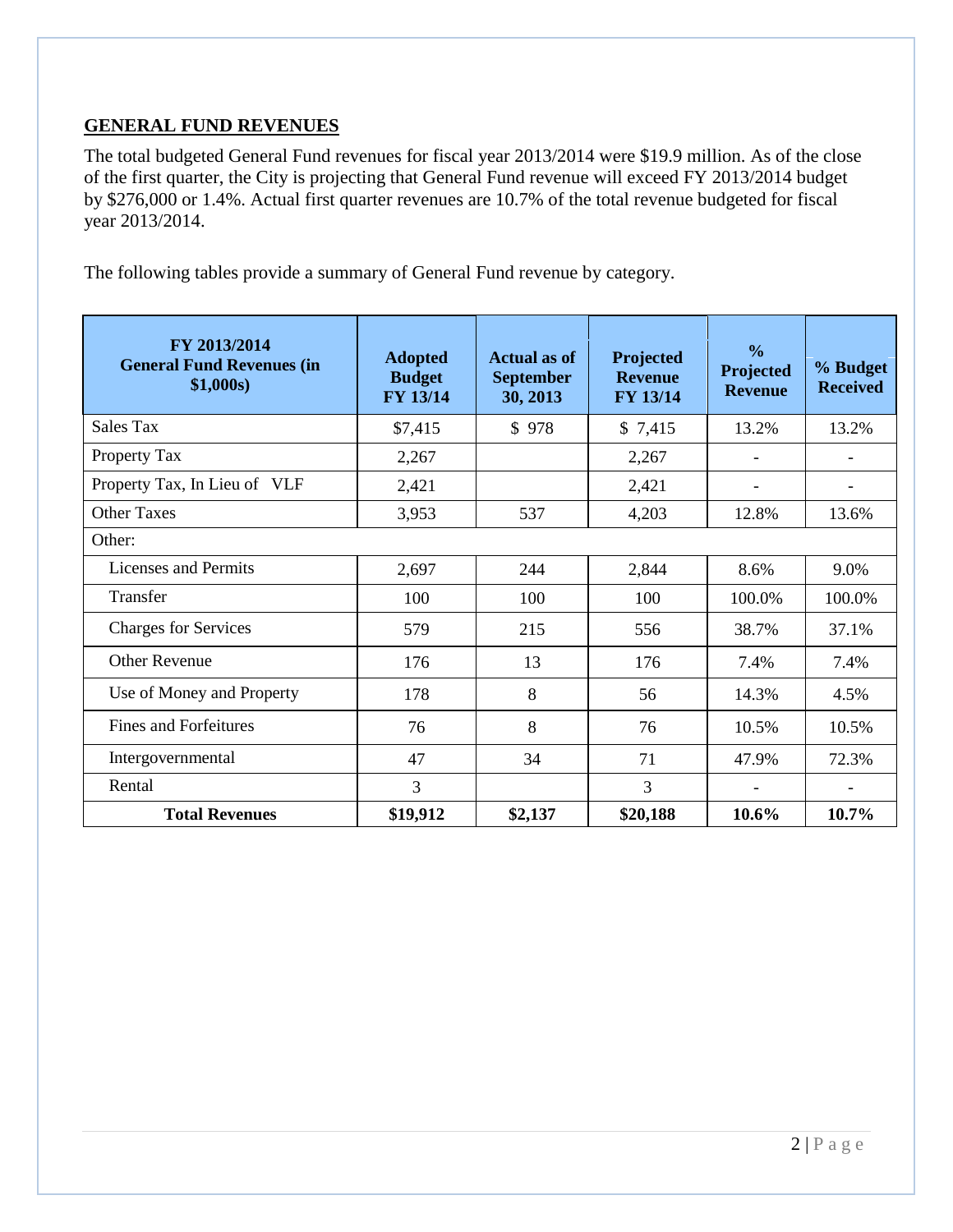### **GENERAL FUND**

#### **REVENUES**

# **SALES TAX**

Sales tax revenues were budgeted to be \$7.4 million in fiscal year 2013/2014 and the City is projecting that revenues will be on track with budget. Pleasant Hill's top 25 sales tax producers accounted for approximately 50.0% of the total sales tax revenue receipts. Actual sales tax revenue as of the first quarter FY 2013/2014 is 13.2% due to the timing of receipts and the cyclical nature of sales tax. The City had received 13.4% of sales tax revenue during the first quarter FY 2012/2013.

#### **PROPERTY TAX**

During the past several years, as property values fell during the Great Recession, property tax revenues declined as a result of houses being sold at losses and the Assessor reassessing values for the purpose of property taxes (Proposition 8 reductions). Property tax revenues were budgeted to be \$2.3 million for FY 2013/2014. No property tax revenue has been received due to the timing of payments from the County. However, the City is projecting that property tax revenue will be on track with budget due to assessed valuations.

### **VEHICLE LICENSE FEE (VLF): PROPERTY TAX IN LIEU OF VLF**

The Motor Vehicle License Fee (VLF) is an annual tax on the ownership of registered vehicles that is collected by the State Department of Motor Vehicles then distributed to cities and counties. In 2004, the Legislature permanently reduced the tax rate from 2% to 0.65% of the current market value of the vehicle. The reduction in VLF revenue to cities and counties was offset by an increased transfer of property tax that accrued to the State but was then transferred to cities and counties. This transfer is

called the "Property Tax in Lieu of VLF." The City budgeted \$2.4 million for property tax in lieu revenue and is projecting that this amount will be received during the year. No property taxes in lieu of VLF payments have been received as of September, 2013 due to the timing of payments.

### **OTHER TAXES**

The City collects a number of smaller taxes that supplement sales and property tax. The primary sources of revenue in this category are franchise fees and transient occupancy tax (TOT). Details regarding franchise fees and transient occupancy tax follow.

#### **Franchise Fees**

Franchise fees are rent paid by utility companies or private businesses to use the City's right of way. The City's right of way is property owned by the City for use by the public as a means of passage, and includes streets, alleys, sidewalks, and parkways. The City charges rent to utilities and private businesses to use the right-of-way, including locating utility lines or operating vehicles on City maintained streets. The City collects a franchise fee from Pacific Gas & Electric (PG&E) of 1% of PG&E revenues from Pleasant Hill customers and a franchise fee of 5% of revenue from cable operators AT&T/Pacific Bell, Comcast, and Astound. The City also collects a franchise fee of 12% of revenues from Allied Waste Management. Franchise fee revenues were budgeted to be \$2.1 million in 2013/2014. The City collected \$168,000 or 8% in franchise fees during the first quarter FY 2013/2014. The majority of franchise fee revenue is received during the second quarter.

This category of revenue also includes a community impact fee of \$250,000 from Allied Waste. The City received the second and final payment of this fee during the first quarter. The City is projecting that franchise fee revenue will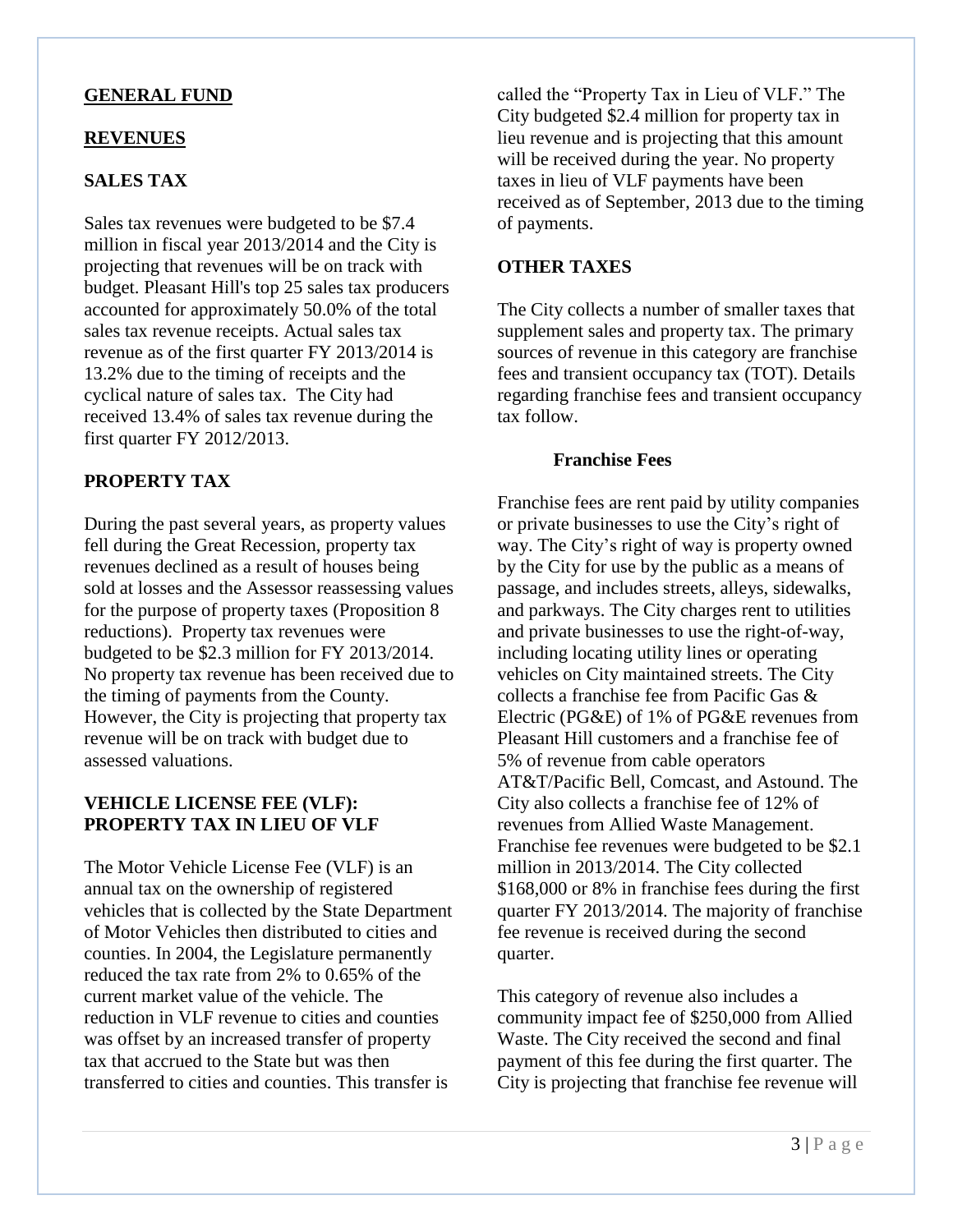be \$250,000 or 12.0% over budget due to this payment. This payment is non-recurring.

### **Transient Occupancy Tax**

The City has six hotels (Hyatt House, Courtyard by Marriott, Residence Inn by Marriott, Extended Stay America, Sun Valley Inn, and Pleasant Hill Inn) that collect and remit a 10% transient occupancy tax to the City. Revenue of \$1.4 million was budgeted for the year and actual collections were \$14,000 as of September, 2013. Quarterly payments of transient occupancy tax revenue are remitted in arrears. The City is projecting that revenue will be on track with budget for the fiscal year.

The balance of this category represents property transfer tax and utility user's tax revenue. The City budgeted \$137,000 in revenue for property transfer tax and \$225,000 in revenue from utility user's tax. The City is projecting that revenue will be on track with budget for both of these revenue categories.

## **LICENSES AND PERMITS**

The primary source of revenue in this category is business license taxes. The City processed over 3,600 business license renewals this past year. Actual business license revenue as of September, 2013 was \$40,000. The majority of revenue will be collected during the business license tax

renewal period which commences during January, 2014. The City is projecting that actual revenue will be on track with the \$2.3 million budgeted for the fiscal year.

The remainder of revenue in this category is due to permits and fees which were budgeted at \$429,000. This category includes building fees, electrical permits, plumbing permits, and energy permits. The bulk of the revenue is generated from construction-related activity. The City is forecasting revenue of \$576,000 for the fiscal year. This is an increase of \$147,000, or 34.3%, over budget. Actual collections as of September, 2013 were \$284,000. This increase is primarily due to revenue generated from a few large construction-related projects.

### **OTHER REVENUE**

This category includes numerous "other" revenues. The major sub-categories within this category include fines and forfeitures; charges for services; interest revenue; Police Officer Standards and Training (POST) reimbursements from the State; and transfers from other funds. This category also includes a budgeted surplus equity distribution from the Municipal Pooling Authority (MPA, the City's insurance pool) of \$151,000. The City budgeted and is projecting that revenues will be \$1.1 million for the FY 2013/2014.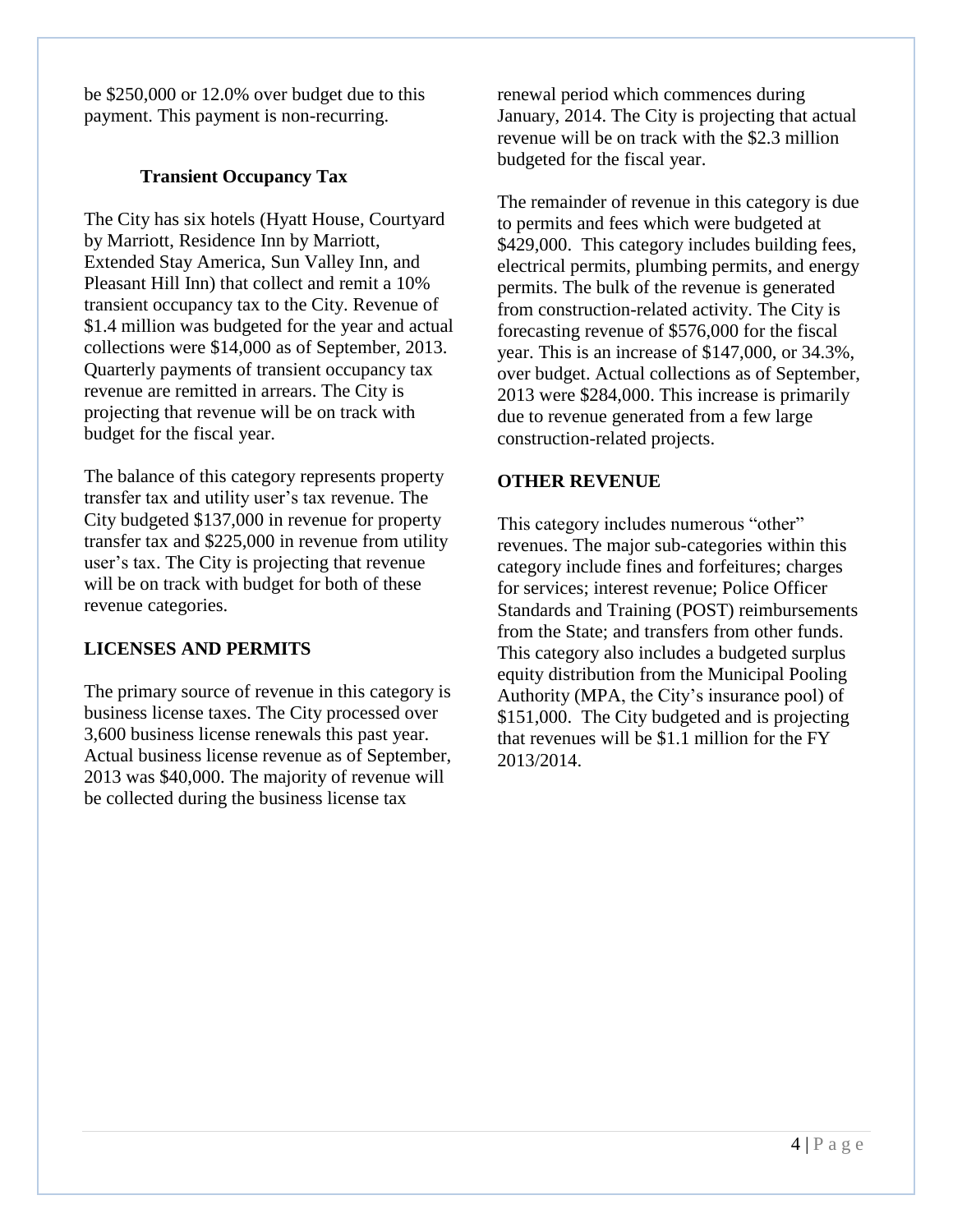## **GENERAL FUND EXPENDITURES**

Total budgeted General Fund expenditures for FY 2013/2014 were \$20.4 million. As of the close of the first quarter, the City is projecting that General Fund expenditures will exceed the 2013/2014 fiscal year budget by \$1.1 million or 5.6%. This variance is primarily due to debt service and the carry-over of budgeted expenditures for economic development as discussed below. Actual first quarter expenditures are 31.4% of total expenditures budgeted for FY 2013/2014. Variances and fluctuations are noted in the narrative that follows.

The following two tables provide summaries of General Fund expenditures by category and department.

| <b>General Fund Expenditures</b><br>(in \$1,000s)   | <b>Adopted</b><br><b>Budget</b><br>FY 13/14 | <b>Actual</b> as<br>of<br><b>September</b><br>30, 2013 | Projected<br><b>Expenditures</b><br>FY 13/14 | % Projected<br><b>Expenditures</b> | % Budget<br><b>Expended</b> |
|-----------------------------------------------------|---------------------------------------------|--------------------------------------------------------|----------------------------------------------|------------------------------------|-----------------------------|
| <b>Salaries</b>                                     | \$10,072                                    | 2,198                                                  | \$9,852                                      | 22.3%                              | 37.3%                       |
| <b>Benefits</b>                                     | 5,048                                       | 1,160                                                  | 4,633                                        | 25.0%                              | 23.0%                       |
| Non Departmental                                    | 233                                         | 40                                                     | 233                                          | 17.2%                              | 17.2%                       |
| <b>General Expenses</b>                             | 748                                         | 132                                                    | 784                                          | 16.8%                              | 17.6%                       |
| Economic Dev Market Study and<br><b>Grant Loans</b> | 50                                          | 12                                                     | 627                                          | 1.9%                               | 24.0%                       |
| Professional and Contract Svc                       | 801                                         | 221                                                    | 1,062                                        | 20.8%                              | 27.6%                       |
| Other Expenditures:                                 |                                             |                                                        |                                              |                                    |                             |
| Conferences and Training                            | 196                                         | 21                                                     | 193                                          | 10.9%                              | 10.7%                       |
| Maintenance and Repairs                             | 249                                         | 29                                                     | 248                                          | 11.7%                              | 11.6%                       |
| <b>Supplies and Materials</b>                       | 250                                         | 43                                                     | 252                                          | 17.1%                              | 17.2%                       |
| <b>Utilities</b>                                    | 412                                         | 119                                                    | 412                                          | 28.9%                              | 28.9%                       |
| Insurance                                           | 457                                         | 444                                                    | 456                                          | 97.2%                              | 97.2%                       |
| Promotions and Contributions                        | 92                                          | 25                                                     | 105                                          | 23.8%                              | 27.2%                       |
| <b>Fixed Assets</b>                                 | 31                                          |                                                        | 31                                           |                                    |                             |
| Debt Service                                        |                                             | 221                                                    | 893                                          | 24.7%                              | N/A                         |
| Transfer                                            | 1,746                                       | 1,746                                                  | 1,746                                        | 100.0%                             | 100.0%                      |
| <b>Total Expenditures</b>                           | \$20,385                                    | \$6,411                                                | \$21,527                                     | 29.8%                              | 31.4%                       |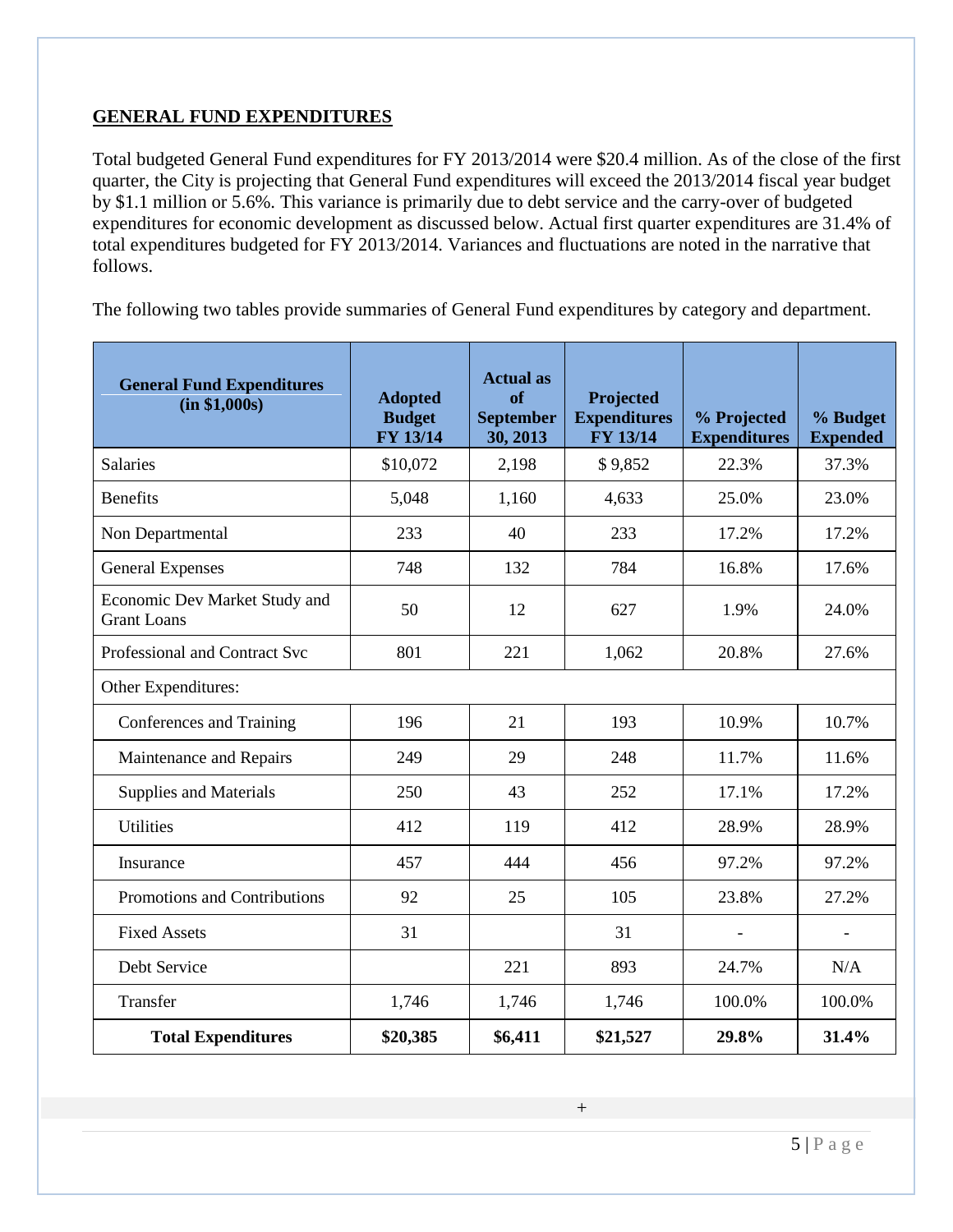| FY 2013/2014 General Fund<br><b>Expenditures by Department (in \$1,000s)</b> | <b>Adopted Budget</b> | <b>Actual as of</b>          | Projected<br><b>Expenditures</b> | % Adopted     |
|------------------------------------------------------------------------------|-----------------------|------------------------------|----------------------------------|---------------|
|                                                                              | FY 13/14              | <b>September</b><br>30, 2013 | FY 13/14                         | <b>Budget</b> |
| <b>General Government</b>                                                    |                       |                              |                                  |               |
| City Council                                                                 | \$<br>156             | \$<br>25                     | \$<br>156                        | 16.0%         |
| <b>City Manager</b>                                                          | 652                   | 133                          | 655                              | 20.4%         |
| <b>City Attorney</b>                                                         | 467                   | 98                           | 420                              | 21.0%         |
| <b>City Clerk</b>                                                            | 100                   | 3                            | 91                               | 3.0%          |
| <b>City Treasurer</b>                                                        | 11                    | 3                            | 11                               |               |
| Economic Development                                                         | 353                   | 72                           | 1,013                            | 20.4%         |
| Finance                                                                      | 945                   | 178                          | 945                              | 18.8%         |
| <b>Computer Services</b>                                                     | 15                    | 3                            | 15                               | 20.0%         |
| <b>Human Resources</b>                                                       | 533                   | 130                          | 533                              | 24.4%         |
| <b>Risk Management</b>                                                       | 455                   | 444                          | 455                              | 97.6%         |
| City Hall Facility                                                           | 156                   | 36                           | 156                              | 23.1%         |
| Non-departmental                                                             | 330                   | 51                           | 330                              | 15.5%         |
| <b>Total General Government Expenditures</b>                                 | 4,173                 | 1,176                        | 4,780                            | 28.2%         |
| <b>Public Safety</b>                                                         |                       |                              |                                  |               |
| Police                                                                       | 10,243                | 2,265                        | 9,885                            | 22.1%         |
| <b>Total Public Safety Expenditures</b>                                      | 10,243                | 2,265                        | 9,885                            | 22.1%         |
| <b>Transportation</b>                                                        |                       |                              |                                  |               |
| <b>Public Works Engineering</b>                                              | 856                   | 157                          | 856                              | 18.3%         |
| <b>Public Works Maintenance</b>                                              | 1,880                 | 493                          | 1,880                            | 26.2%         |
| <b>Total Transportation Expenditures</b>                                     | 2,736                 | 650                          | 2,736                            | 23.8%         |
| <b>Community Development</b>                                                 |                       |                              |                                  |               |
| Planning                                                                     | 870                   | 199                          | 870                              | 22.9%         |
| <b>Building Inspection</b>                                                   | 533                   | 130                          | 533                              | 24.4%         |
| <b>Community Relations</b>                                                   | 84                    | 23                           | 84                               | 27.4%         |
| <b>Total Community Development</b>                                           | 1,487                 | 352                          | 1,487                            | 23.7%         |
| <b>Debt Service</b>                                                          |                       |                              |                                  |               |
| Side Fund Debt Service                                                       |                       | 222                          | 893                              | N/A           |
| <b>Transfers To-</b>                                                         |                       |                              |                                  |               |
| <b>Street Resurfacing Program</b>                                            | 200                   | 200                          | 200                              | 100.0%        |
| <b>Computer Technology Replacement</b>                                       | 220                   | 220                          | 220                              | 100.0%        |
| Vehicle & Equipment Replacement Fund                                         | 53                    | 53                           | 53                               | 100.0%        |
| Police Technology Fund                                                       | 374                   | 374                          | 374                              | 100.0%        |
| Landscaping & Lighting District                                              | 3                     | 3                            | 3                                | 100.0%        |
| Comm Landscaping Lighting District                                           | 98                    | 98                           | 98                               | 100.0%        |
| Vehicle Abatement Fund                                                       | 12                    | 12                           | 12                               | 100.0%        |
| Lease Revenue Refunding Bonds                                                | 786                   | 786                          | 786                              | 100.0%        |
| <b>Total Transfer Out</b>                                                    | 1,746                 | 1,746                        | 1,746                            | 100.0%        |
| TOTAL UNAUDITED EXPENDITURES                                                 | \$20,385              | \$6,411                      | \$21,527                         | 31.4%         |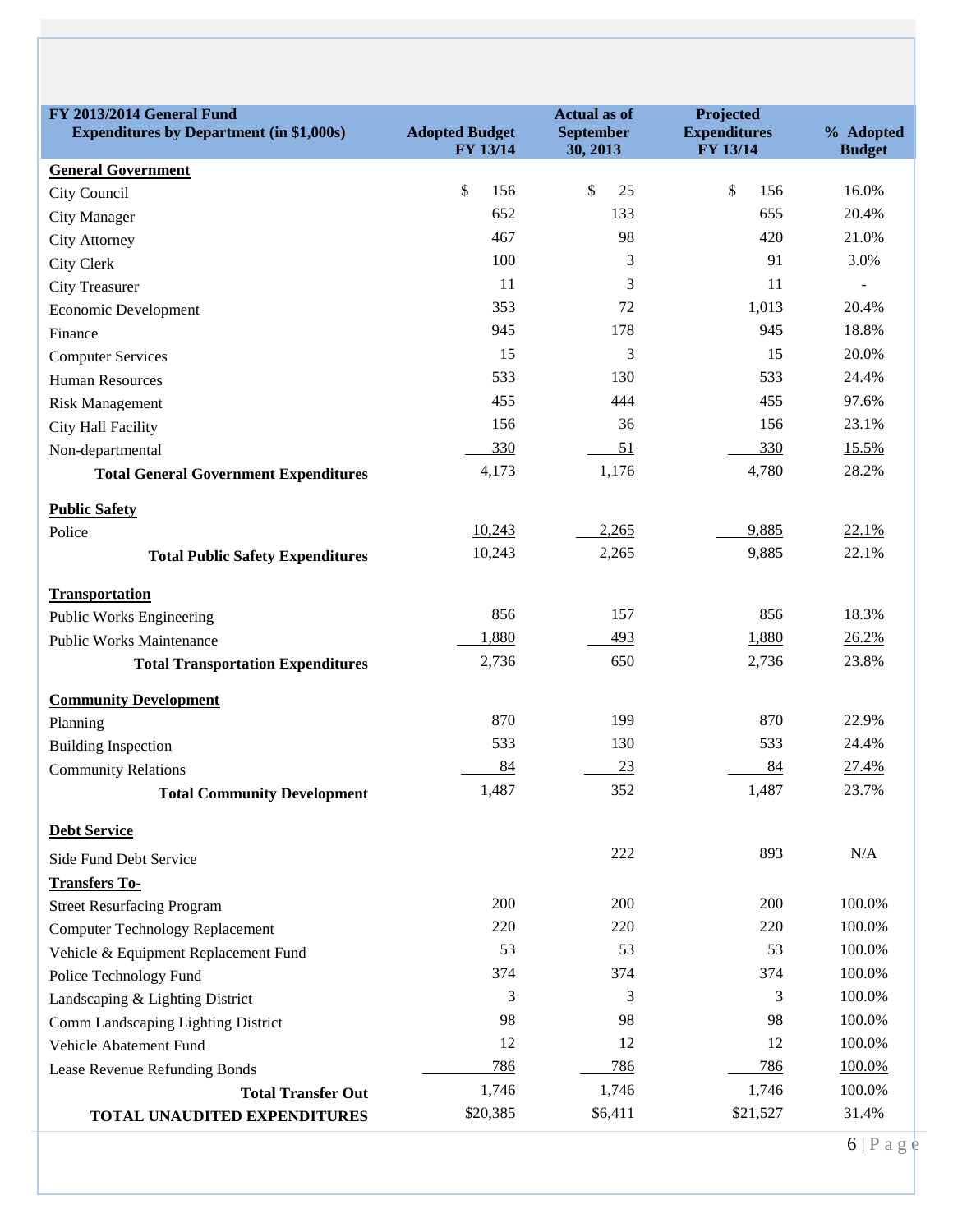## **EXPENDITURES**

### **SALARY AND BENEFITS**

Personnel costs account for approximately 70%- 80% of General Fund expenditures. Salary and benefits were budgeted at \$15.1 million and actual expenditures as of the first quarter were \$3.4 million or 22.2% of budget. Expenditures for salary and benefits are projected to be \$14.4 million lower than budget by \$635,000 or 4.2%. This variance is primarily due to two factors:

- 1. The City Attorney function was outsourced. As a result, salaries and benefits are lower and professional and contractual services are higher than were originally budgeted.
- 2. Benefit costs are lower than originally budgeted due to the payoff of the California Public Retirement System (CalPERS) Public Safety side fund obligation with funding secured through a loan with Umpqua Bank. This is discussed further in the Other Expenditure category.

Note that the current employee labor contracts also include significant structural changes that achieve cost savings in benefit categories such as medical insurance, pension, as well as 401(A) contributions.

### **NON DEPARTMENTAL**

This category includes a budget of \$233,000 in expenditures for buybacks of unused sick leave and vacation leave when employees retire, property tax administrative fees paid to Contra Costa County, and contractual services for sales tax and property tax consultants. Actual expenditures as of September, 2013 are \$40,000

or 17.2% of budget. The City is projecting that expenditures will be on track with budget.

#### **GENERAL EXPENSES**

This category includes budgeted expenditures of \$748,000 for postage, printing, memberships, publications and subscriptions, and other miscellaneous expenditures. The City is forecasting expenditures of \$784,000, \$36,000 over budget due to carry-over of budget from the previous year. Actual expenditures as of the first quarter FY 2013/2014 are \$132,000 or 17.6% of budget.

#### **ECONOMIC DEVELOPMENT**

In the past, all economic development projects and programs in the City were funded solely by the Redevelopment Agency. With the dissolution of Redevelopment, the General Fund began funding Economic Development projects and programs. Expenditures of \$50,000 were budgeted for 2013/2014. The City is forecasting expenditures of \$627,000 for the carry-over of unexpended budget from the previous year due to the timing of on-going and continuing Economic Development projects.

### **PROFESSIONAL AND CONTRACT SERVICES**

Eight-hundred one thousand dollars were budgeted for contractual services for legal counsel, auditing, video-taping, contracted animal control services, and minute taker services. Actual professional and contract services were \$221,000 or 27.6% of budgeted expenditures. The City is forecasting expenditures of \$1.06 million for the fiscal year. The increase of \$261,000 or 32.6% is primarily due to the shift of budgeted expenditures for City Attorney costs from the salaries and benefits category to the professional and contractual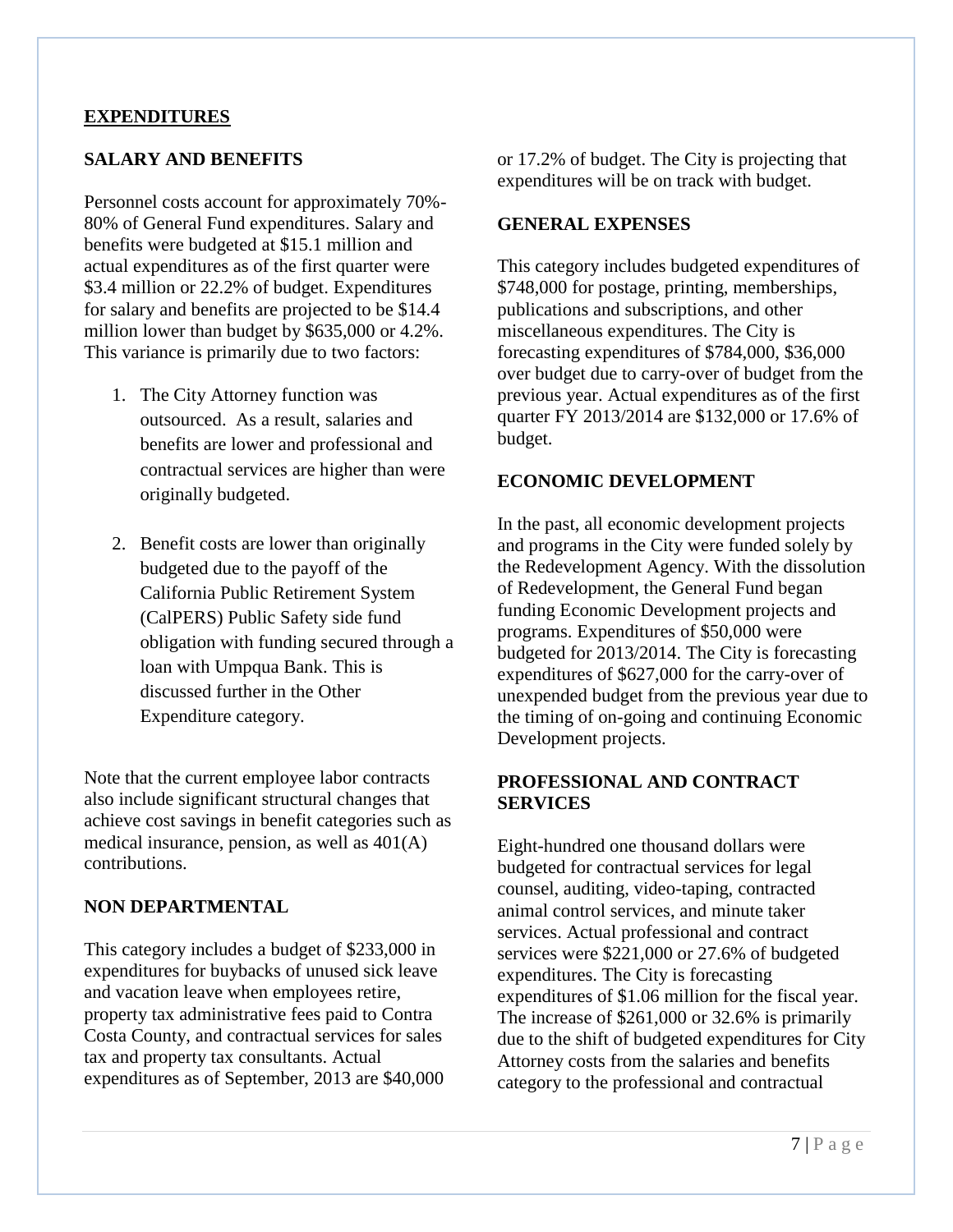services category due to the outsourcing of this function.

## **OTHER EXPENDITURES**

This category includes the major subcategories of debt service; conferences and training; maintenance and repairs; supplies and materials; utilities; insurance; promotions and contributions; fixed assets and transfers. Expenditures were budgeted to be \$3.4 million and the City is forecasting expenditures will be \$4.3 million. The primary variance is due to an annual debt service payment on the City's loan with Umpqua Bank for \$893,000 which is 26.2% of budgeted expenditures. The City paid off the Public Safety side fund obligation\* by securing funding through a loan with Umpqua Bank in June, 2013. The refinancing of this obligation

achieves net present value savings of approximately \$684,000 over an 11 year term. Since this transaction occurred after the adoption of the Biennial Budget, the debt service payments were not included in the budget.

**\*In 2003, CalPERS implemented a requirement that all pension plans with less than 100 active members be assigned to a risksharing pool with other agencies having similar benefit packages. Effective July 1, 2005, the City joined the newly established State-wide pools. The purpose of these pools was to reduce the volatility in pension costs so that a larger group would share the impact of a catastrophic demographic event. The unfunded liability on July 1, 2005 is called the side fund.**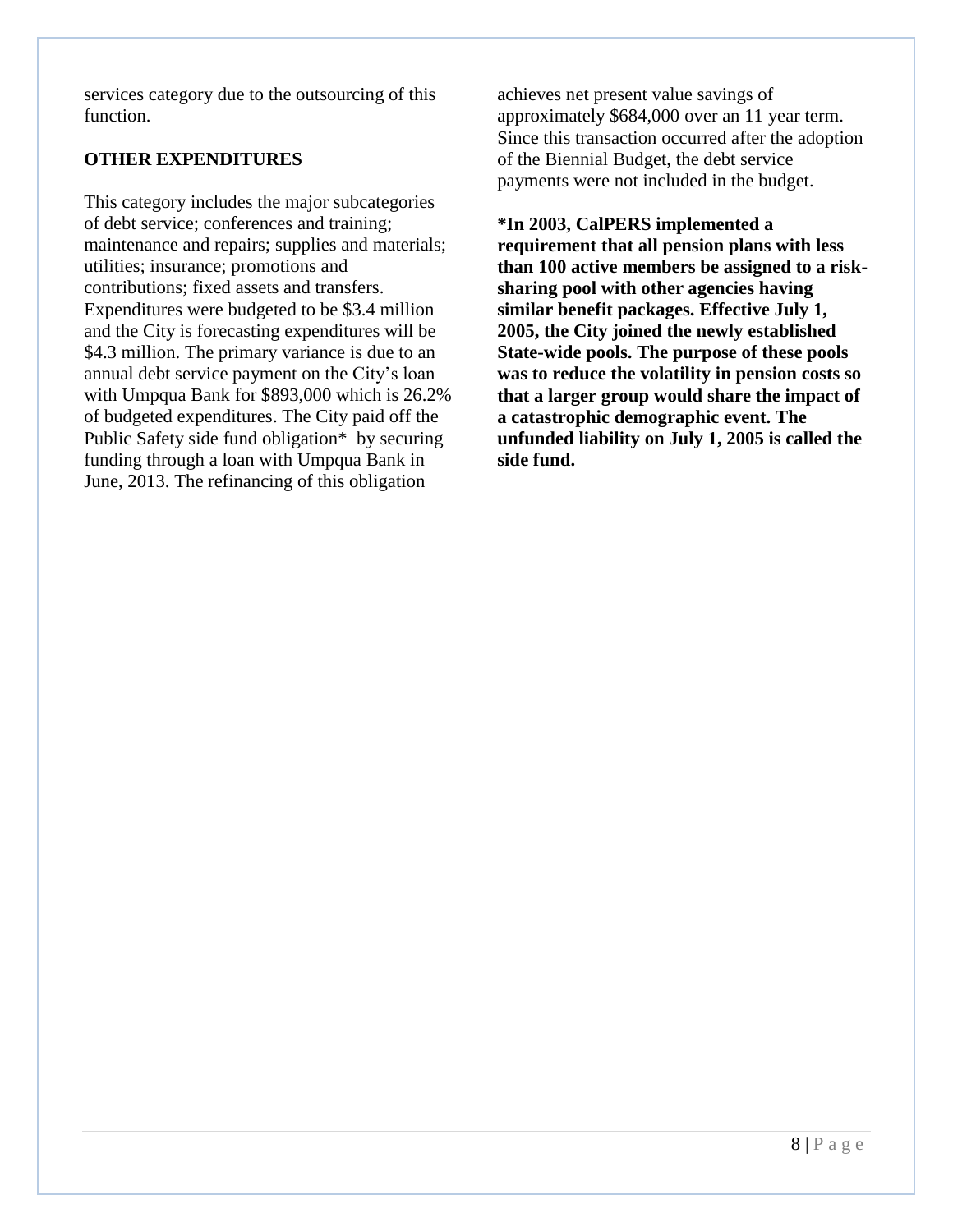#### **GENERAL FUND FINANCIAL CONDITION**

## **Unaudited General Fund Balance as of June 30, 2013**

The actual unaudited General Fund balance for FY 2012/2013 was \$2.0 million greater than was projected in the budget for FY 2012/2013 due to revenues being higher and expenditures being lower than originally budgeted. As discussed in the FY 2012/2013 Annual Revenue and Expenditure Report presented at the 11/14/2013 Budget Committee meeting, the most significant portion of this variance was due to savings generated by staffing vacancies. Many of these positions are in the process of being filled during the FY 2013/2014. Additionally, the Economic Development program budget allocated \$0.6 million for the Retail Marketing Incentive Program; Facade Improvement Grant and Loan Program; and City Gateway Beautification Program but the funds were not expended by the end of the 2012/2013 year. The budget for these expenditures was carried over and is included in the Economic Development department forecast for the FY 2013/2014. Based on unaudited financial results the City projected the General

Fund balance as of June 30, 2013 will be \$12.5 million.

### **Projected General Fund Balance as of June 30, 2014**

The General Fund budget projected a deficit of \$473,656 for the FY 2013/2014. Based on the first quarter review, the revised deficit being projected for this fiscal year is \$1.3 million. The increase in the projected deficit for FY 2013/2014 is primarily due to the carry-over of unexpended Economic Development appropriations from the 2012/2013 fiscal year and debt service on the Umpqua Bank loan which was not included in the adopted budget. When the Biennial Budget was adopted in June, 2012, the projected General Fund balance as of June 30, 2014 was \$9.8 million. Based on the first quarter review, the projected General Fund balance for the fiscal year is \$11.2 million. The favorable variance of \$1.4 million in the fund balance is primarily due to savings generated during the previous fiscal year, as discussed above.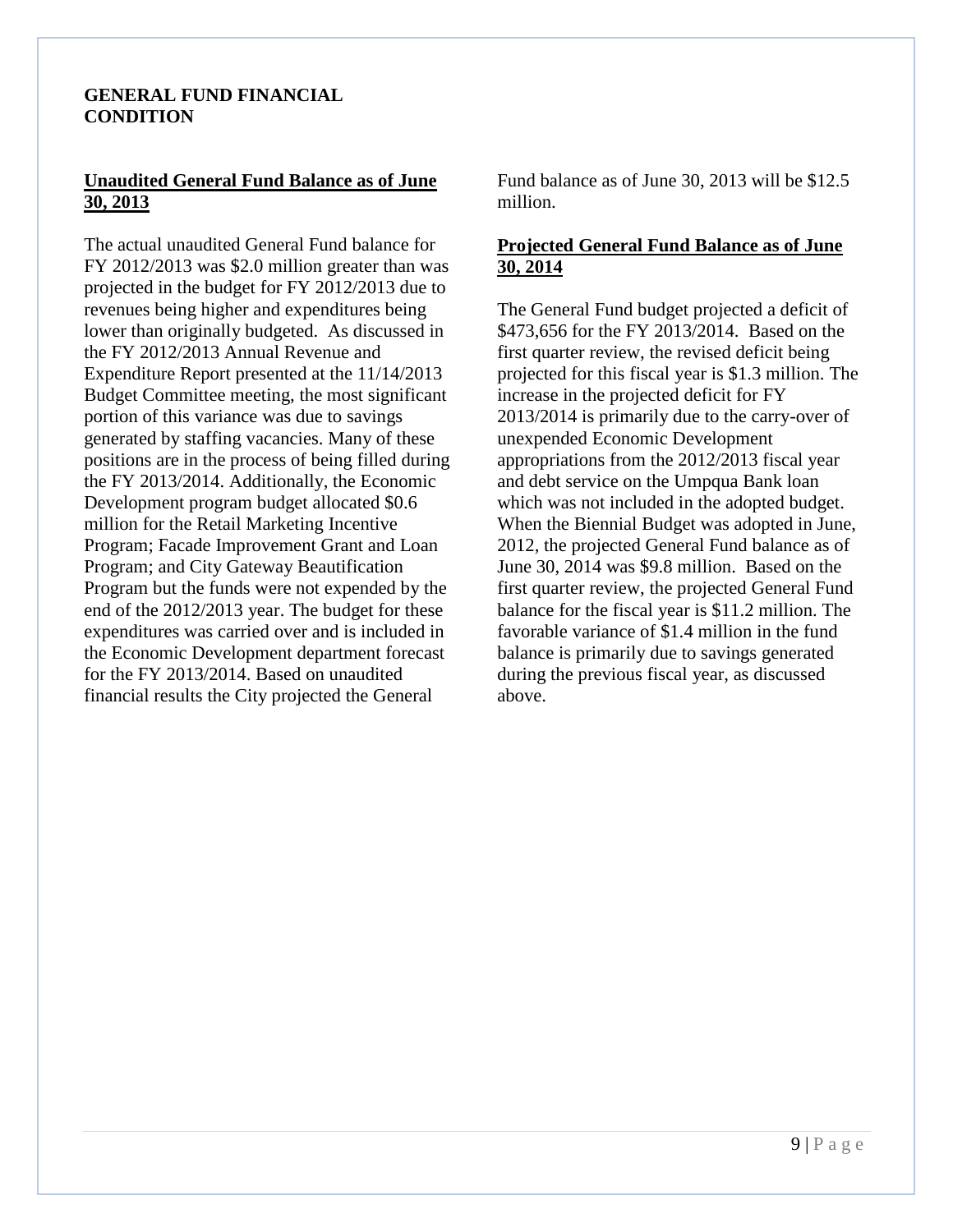## **OTHER CITY FUNDS (NON-GENERAL FUND)**

In addition to the General Fund, the City has other fund types: Debt Service, Capital Improvement, Capital Project, and Special Revenue Funds as detailed in this chart.

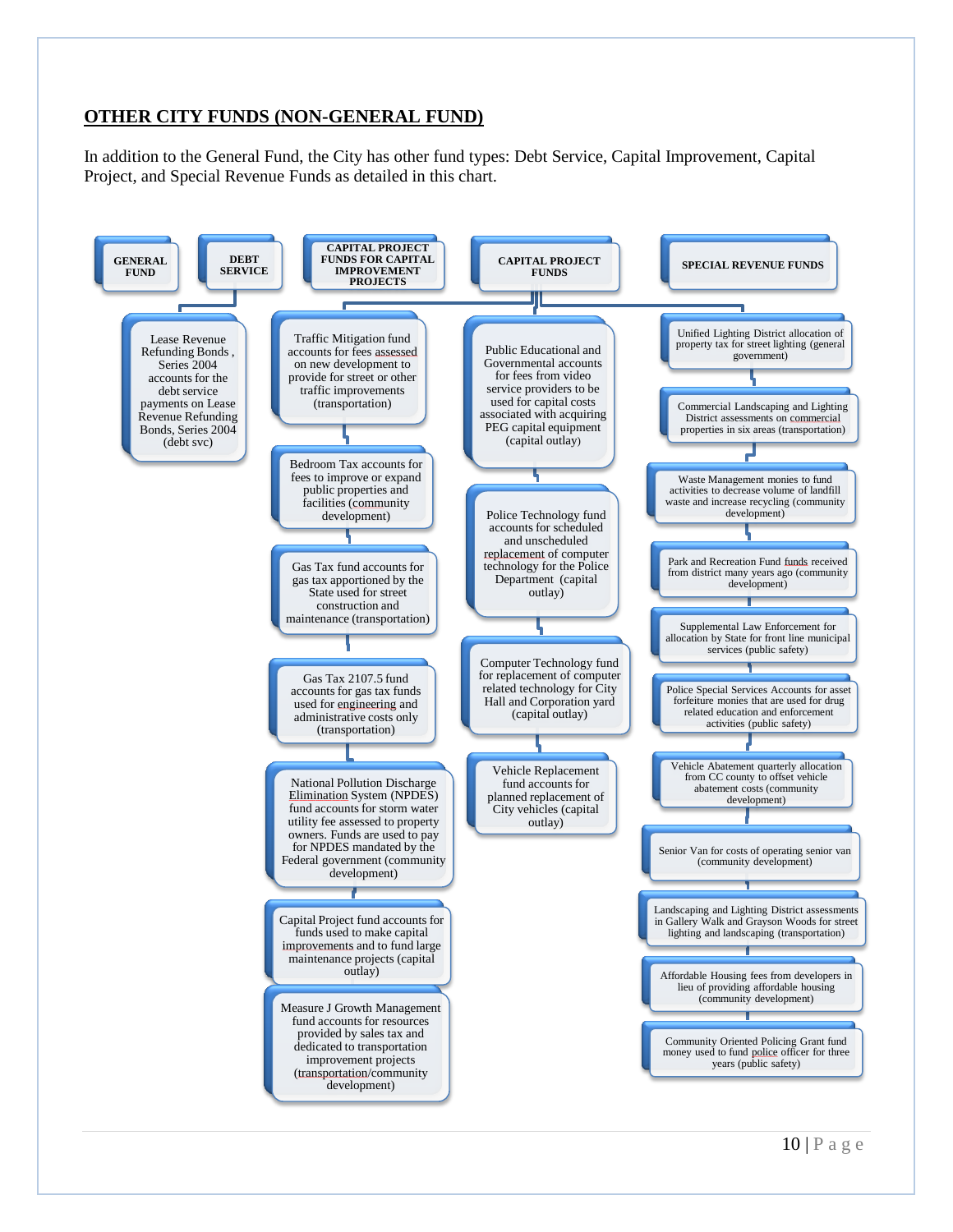### **OTHER CITY FUNDS**

Unlike the General Fund, which can be used for any appropriate government purpose as designated by the Council, other City funds can only be used for specified purposes, such as capital improvements, debt service, or a particular program such as the Senior Van. The following provides an update on these funds for the first quarter of FY 2013/2014. The second quarter update will incorporate projected expenditures for FY 2013/2014.

### **REVENUE**

Total budgeted revenues for other funds, including revenue transferred between funds, were \$15.9 million and actual revenues as of September, 2013 were \$4.5 million or 28.2% of budget.

| <b>Other City Funds</b><br><b>Revenues &amp; Sources</b><br>(Non-General Fund) (\$1,000s) | <b>Adopted</b><br><b>Budget</b><br>FY 13/14 | <b>Actual</b><br><b>Revenues</b> as of<br>September 30,<br>2013 | $\frac{6}{6}$<br><b>Adopted</b><br><b>Budget</b> |
|-------------------------------------------------------------------------------------------|---------------------------------------------|-----------------------------------------------------------------|--------------------------------------------------|
|                                                                                           |                                             |                                                                 |                                                  |
| Property Tax                                                                              | \$434                                       | \$0                                                             | N/A                                              |
| Other-Taxes and Assessments                                                               | 705                                         | 8                                                               | 1.1%                                             |
| Intergovernmental                                                                         | 11,629                                      | 1,776                                                           | 15.3%                                            |
| <b>Charges for Services</b>                                                               | 239                                         | 2                                                               | N/A                                              |
| Fines and Forfeitures                                                                     | 96                                          | 11                                                              | 11.5%                                            |
| Use of Money and Property                                                                 | 69                                          |                                                                 | N/A                                              |
| Other                                                                                     | 151                                         | 89                                                              | 58.9%                                            |
| Transfer                                                                                  | 2,617                                       | 2,617                                                           | 100.0%                                           |
| <b>Total Revenues and Sources</b>                                                         | \$15,940                                    | \$4,503                                                         | 28.2%                                            |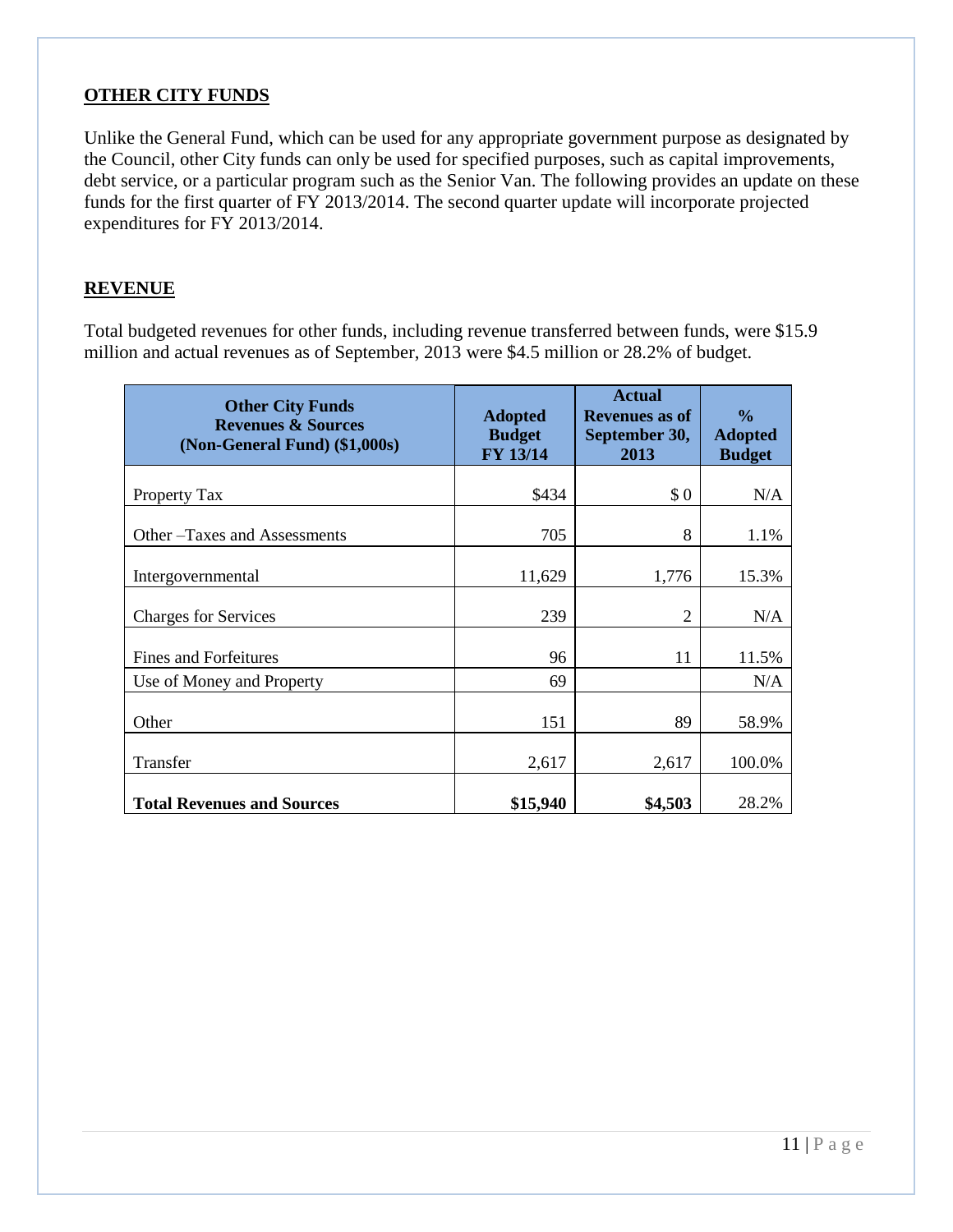### **EXPENDITURES**

The total budgeted expenditures for other funds, including transfers between funds, were \$16.6 million and actual expenditures as of September, 2013 were \$2.7 million or 16.1% of budget.

| <b>Other City Funds</b><br><b>Expenditures &amp; Uses</b><br>(Non-General Fund) (\$1,000s) | <b>Adopted</b><br><b>Budget</b><br>FY 13/14 | <b>Actual</b><br><b>Expenditures</b><br>as of<br><b>September</b><br>30, 2013 | $\frac{6}{6}$<br><b>Adopted</b><br><b>Budget</b> |
|--------------------------------------------------------------------------------------------|---------------------------------------------|-------------------------------------------------------------------------------|--------------------------------------------------|
| <b>General Government</b>                                                                  | \$237                                       | \$57                                                                          | 24.0%                                            |
| <b>Public Safety</b>                                                                       | 233                                         | 23                                                                            | 9.8%                                             |
| Transportation                                                                             | 12,371                                      | 1,333                                                                         | 10.8%                                            |
| <b>Community Development</b>                                                               | 759                                         | 92                                                                            | 12.1%                                            |
| Capital Outlay                                                                             | 1,256                                       | 202                                                                           | 16.1%                                            |
| Debt Service                                                                               | 785                                         |                                                                               |                                                  |
| Transfer                                                                                   | 975                                         | 975                                                                           | 100.0%                                           |
| <b>Total Expenditures and Uses</b>                                                         | \$16,616                                    | \$2,682                                                                       | 16.1%                                            |

Due to the timing of capital projects the collection of revenues and expenditures does not occur proportionately throughout the fiscal year. Therefore variances with the budget are customary.

The largest category variance for revenues is the intergovernmental category. The budget for the intergovernmental category was \$11.6 million and actual revenue was \$1.8 million or 15.3% of budget for the first quarter. This category includes revenues from grant proceeds, Rule 20A and other sources such as Measure J funds. Of this amount, intergovernmental revenue of \$7.6 million was projected for the Traffic Mitigation fund and \$3.2 million was projected for the Gas Tax fund. Since the majority of this category is for grants which are reimbursable, the City will receive the grants funds once the work has been completed on the projects being funded by this money.

The largest expenditure category is the transportation category. Several of the largest infrastructure projects in this category are funded in part by grants. Significant progress has been made on these projects and the variance is due to the timing of expenditures. Description of the projects for the FY 2013/2014 is included in the 2013-2018 Capital Improvement Plan.

The capital outlay category variance is due to the timing of expenditures for technology and vehicle related expenditures.

The community development category variance is also related to the timing of expenditures. The National Pollution Discharge Elimination System (NPDES) Fund has not expended budgeted funds due to project timing.

The debt service category variance is due to the timing of debt service payments for the Lease Revenue Refunding Bonds, Series 2004.